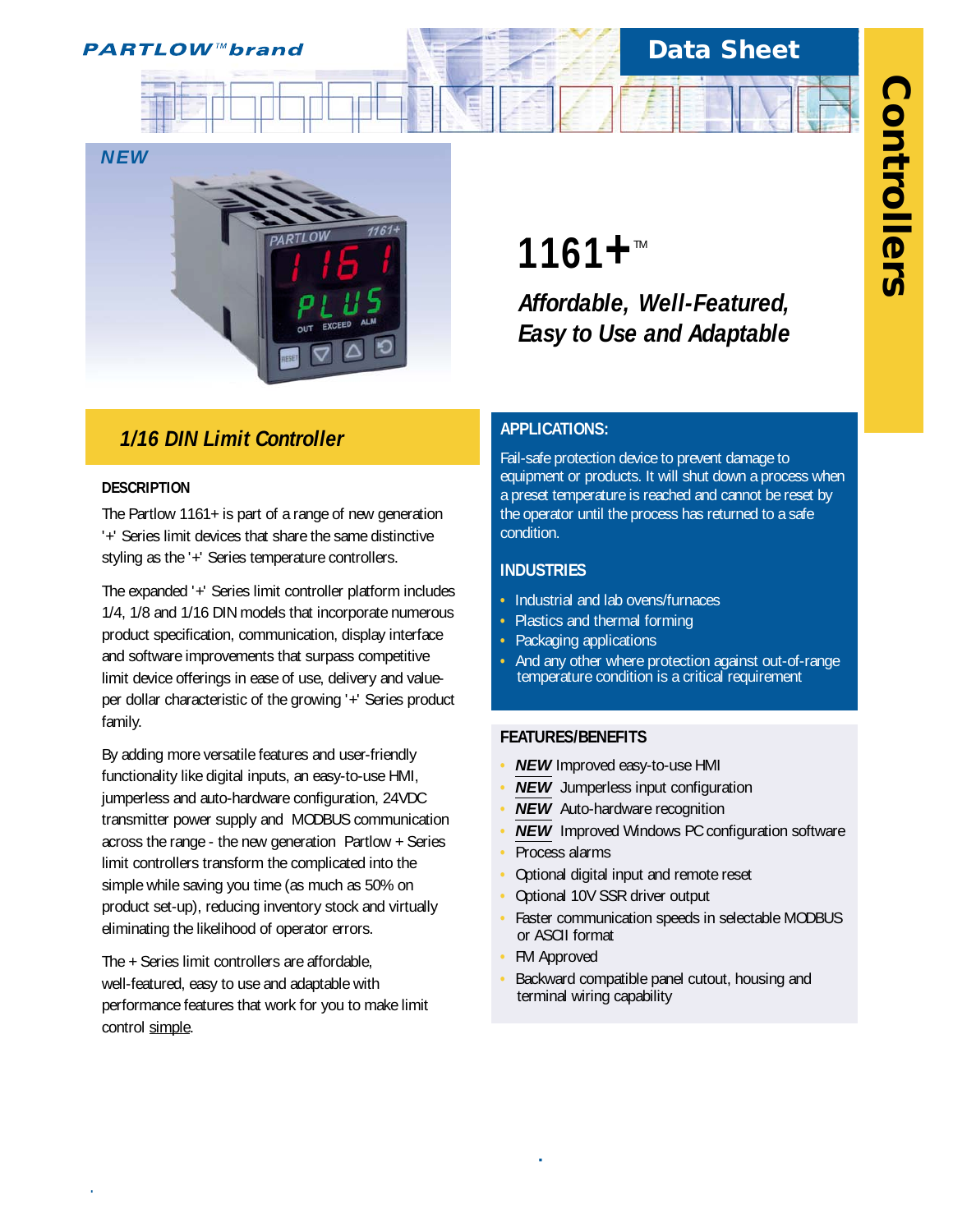# **Controllers Controllers**

## **PARTLOW™brand**

# *1/16 DIN Limit Controller*

# **SPECIFICATIONS\***

#### **STANDARD FEATURES**

4 per second input sample rate Universal input

- **NEW** Improved HMI, 4 button operation, dual 4-digit LED display
- **NEW** Plug-in output modules install just the function needed
- **NEW** Jumperless input configuration
- **NEW** Auto-detection of installed output modules
- **NEW** Improved PC configuration software Process alarms
- **Construction/Enclosure:** Rugged ABS Plastic housing

#### **ENVIRONMENTAL CHARACTERISTICS**

**Operating Temp:** 32° to 131°F (0° to 55°C) **Storage Temp:** -4° to 176°F (-20° to 80°C) **Humidity:** 20% to 95% non-condensing RH

#### **ELECTRICAL**

**Supply Voltage:** 100-240V, 50/60Hz, Optional 20-48VAC 50/60Hz or 22-65VDC **Power Consumption:** 5W / 7.5 VA Maximum

#### **INPUTS**

**T/C's:** J, T, K, L, N, B, R, S, C; Pt Rh20% vs. Pt 40% Rh

**RTD:** 3-wire, PT100

- **DC Linear (Scalable –1999 to +9999)**
- **Volts:** 0-5V, 1-5V, 0-10V, 2-10V

**DC milliamps:** 0-20mA or 4-20mA **DC millivolts:** 0-50mV, 10-50mV

#### **OUTPUTS**

Output 1 (limit relay) fixed; outputs 2 and 3 (alarm relay) are user-selectable and customized based on desired application; choose from the following output types

- **Max # of Outputs:** 3 for alarm, 24 VDC transmitter power supply or retransmit of process value/limit trip setpoint
- **Limit Relay:** SPDT; 240VAC 5A resistive; Lifetime >100,000 operations at rated voltage/current
- **Alarm Relay:** Optional SPDT; 240VAC 2A resistive; Lifetime >500,000 operations at rated voltage/current

#### **OUTPUTS (cont'd)**

**SSR Drive:** Optional drive capability: >10 VDC nominal into 500 ohm minimum

**1161+™** 

- **DC Linear:** Optional 0-20mA, 4-20mA into 500 ohm max; 0-10V, 1-5V, 2-10V, 0-5V into 500 ohm min; Outputs have 2% over/under drive applied; Accuracy +-0.25% (mA into 250 ohm load, V into 2k ohm load); degrading linearity to +-0.5% for increasing burden to specified limits
- **Triac:** Optional 0.01 to 1A AC, 20 to 280Vrms, 47-63 Hz (Limit 2)
- **Transmitter Power Supply:** Optional 24 VDC (Limit 1)

#### **OUTPUT FUNCTIONS**

**Process Alarm:** (reverse or direct) **Modes (Alarm 1 and 2):** High/Low, Band, Deviation, logical OR/AND

**Retransmit:** Process value or limit setpoint

#### **ELECTRICAL PERFORMANCE**

- **Accuracy:**  $\pm$  0.1% of input range  $\pm$  1 LSD (T/C CJC better than 1 degree C)
- **Input sample rate:** 4 per second, 14 bit resolution
- **Impedance:** >10M ohm for the thermocouple and mV ranges, 47k ohm for V ranges and 5 ohm for mA ranges
- **Sensor Break Detection:** <2 seconds (except zero based DC ranges), limit output opens, low alarms activate for RTD, mA or V ranges

#### **COMMUNICATIONS INTERFACE**

- **User-selectable:** 2-wire, RS-485 serial communications option with choice of Modbus RTU or ASCII protocol; 1200 to 19200 baud
- **PC Configuration:** Offline configuration from serial port to dedicated configuration socket (comms option not required)

#### **RATINGS/AGENCY APPROVALS**

**Conformance:** FM, CE, UR, cUR UL File # 67237 **Safety:** EN61010 **EMC:** EN61326

\* Specifications are for base models with standard features only unless otherwise noted. Specifications subject to change without notice in accordance with our DBS policy of continuous improvement. All product and brand names are trademarks of their respective owners. All rights reserved.

Partlow™ brand and 1161+™ are trademarks of Danaher Industrial Controls Group. All rights reserved.

© 2004 DICG Corp.

Partlow Brand 1161+ Data Sheet (11/04)

#### **PROTECTION**

*Affordable, Well-Featured, Easy to Use and Adaptable*

> IEC IP66 (NEMA 4X) front panel IEC IP20 (behind the panel protection)

#### **PHYSICAL DIMENSIONS**

**Panel Cutout:** 1.77" x 1.77" (45mm x 45mm) **Height:** 1.89" (48mm) **Width:** 1.89" (48mm) **Depth:** 4.33" (110mm) **Weight:** 0.46 lbs (0.21 kg) **Mounting:** Plug in panel with fixing strap

#### **OPTIONS/ACCESSORIES**

**Digital Input 1 (Optional):** remote reset **NEW** Faster RS-485 serial communication speeds and user-selectable (Modbus or ASCII) option **NEW** 24VDC transmitter power supply option **Choice of Led colors:** red/red, red/green, green/red, green/green 10VDC SSR Drive output

#### **WARRANTY**

3 Years